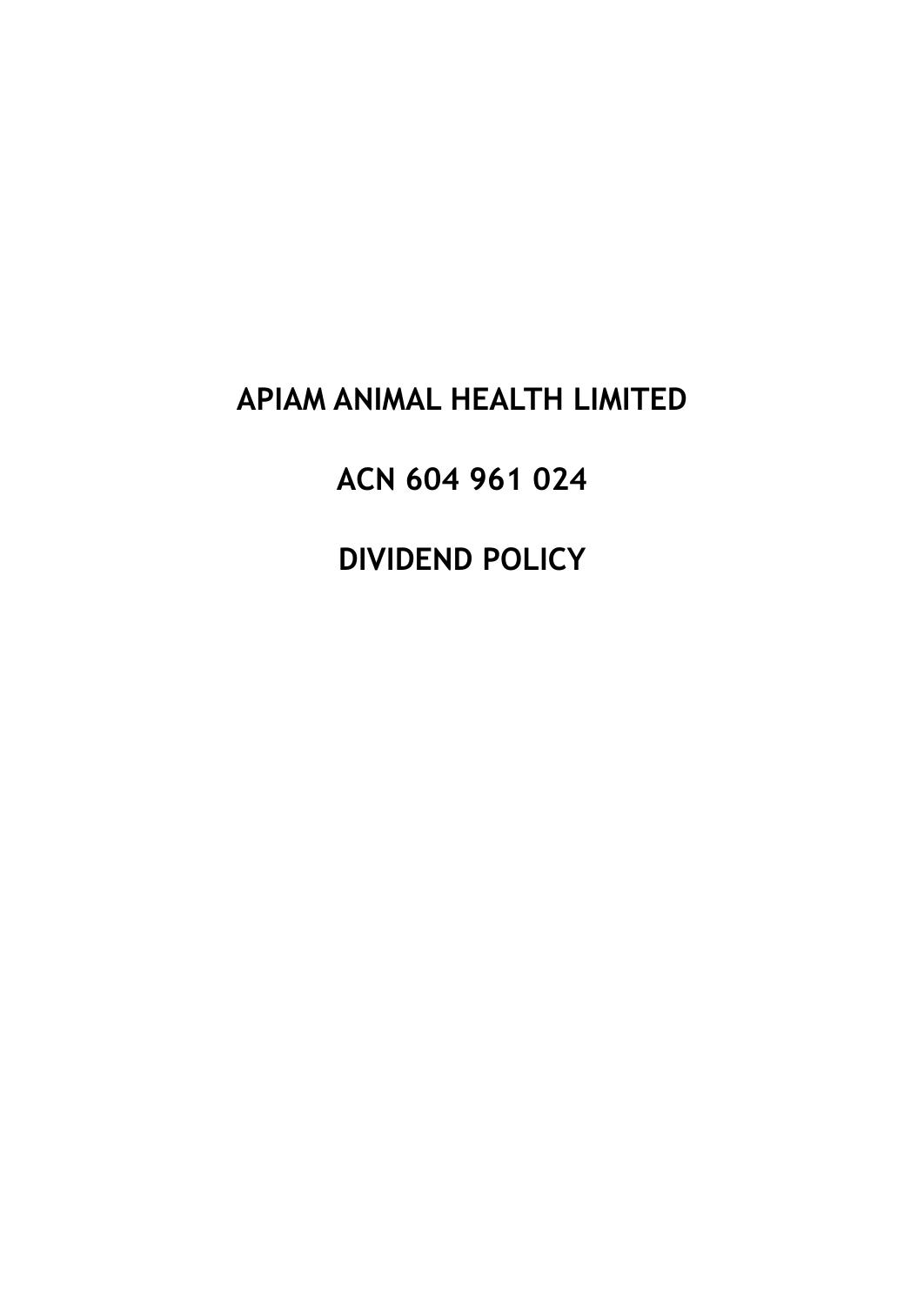### **1. PURPOSE OF POLICY**

1.1. This is the dividend policy (**Policy**) established by the board of directors (**Board**) of Apiam Animal Health Limited ACN 604 961 024 (**Company**). This Policy sets out the position of the Company in relation to the payment of dividends.

#### **2. DIVIDEND POLICY**

- 2.1. The Payment of a dividend by the Company is at the discretion of the Board and will be dependent on:
	- (a) general business environment;
	- (b) the operating results;
	- (c) cash flow;
	- (d) financial condition of the Company;
	- (e) future funding requirements;
	- (f) capital management initiatives;
	- (g) taxation considerations;
	- (h) any contractual, legal or regulatory restrictions on the payment of dividends by the Company; and
	- (i) any other factors the Board may consider relevant.
- 2.2. The Board proposes to pay:
	- (a) dividends in respect of half years ending 31 December and final dividends in respect of full years ending 30 June each year; and
	- (b) no interim or final dividend in respect of FY16.
- 2.3. Subject to sections 2.1 to 2.5 of this Policy, the Board proposes to target a payout ratio of 40% to 60% of its net profit after tax as dividends. The intent to pay the payout ratio in clause 2.3 is dependent on:
	- (a) future profits of the Company;
	- (b) contribution of profits from outside Australia and the Company's financial and taxation position at that time; and
	- (c) the conditions outlined in clause 2.1.
- 2.4. The directors can provide no guarantee as to:
	- (a) the extent of future dividends; and
	- (b) the level of franking or imputation of such dividends.
- 2.5. The Company must comply with the provisions of its Constitution, the requirements of the Corporations Act 2001 (Cth) and the ASX Listing Rules in relation to the payment of dividends.

#### **3. OTHER MATTERS**

#### **3.1. Amendment of Policy**

This Policy can only be amended with the approval of the Board.